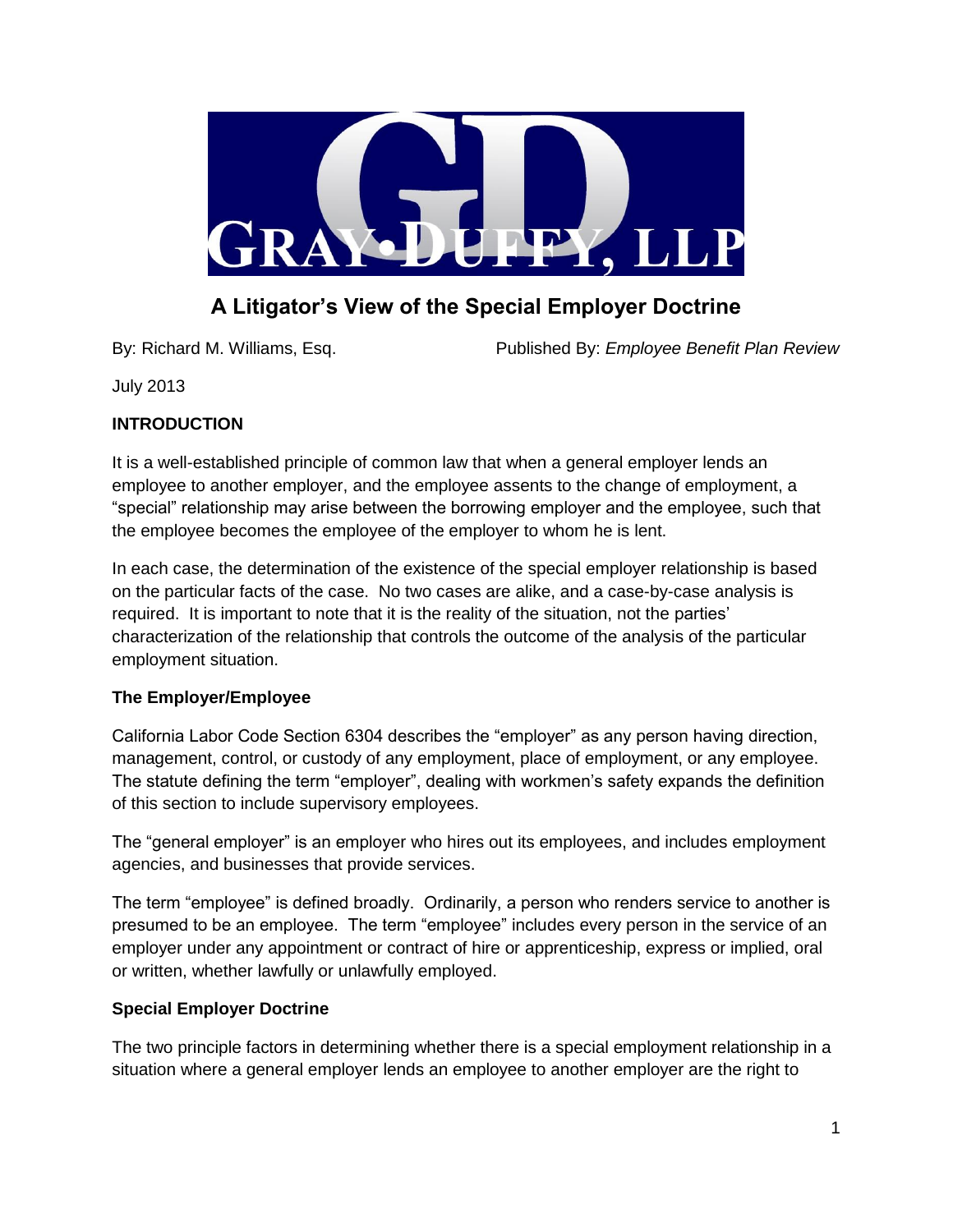control or exercise of control by the special employer, and the employee's assent to the right to control or exercise of control by the special employer.

In the absence of an express contract between the special employer and the special employee, various elements, taken as a whole, are determinative of whether there is a special employment relationship. Such elements include:

- Control by the alleged special employer over the details of the employee's work, i.e., the special employer lays out the work to be done and supervises the details and quality of the tasks performed.
- The alleged special employer paid wages to the employee, including withholding taxes and social security contributions.
- The alleged special employer had the power to discharge the employee. It is important to remember that it is the right to terminate the special employment relationship and not the right to discharge the employee outright that is determinative.
- The work performed by the employee was relatively unskilled, which would make the employee readily subject to control by the special employer.
- The work tools, including such things as hard hats, were provided by the alleged  $\bullet$ special employer.
- The employee expressed or implied consent to the special employment relationship.
- The parties believed they were creating a special employment relationship.
- The duration of the alleged special employment was lengthy.

If the special employer has the right to exercise control over the employee, it is immaterial whether he actually exercises that control. The fact that the general employer has residuary control, i.e., he can recall the employee at will, discharge the employee, or give him other orders, is not the test. The test is whether the special employer has the right to control the details of the work for which the employee was the "lent" or "loaned" employee.

Case authority has established that the payment of wages or salary, or workers' compensation insurance premiums, of itself and with nothing more, is insufficient to establish that the recipient thereof is the employee of the one paying the same. In other words, as earlier noted, it is the reality of the situation, not the parties' characterization of the relationship that controls the outcome and the determination of special employment status.

A hypothetical situation may be illustrative: In a personal injury action against an oil company by a worker whose general employer was a maintenance company, the trial court properly concluded that the workman was a special employee of the oil company at the time of his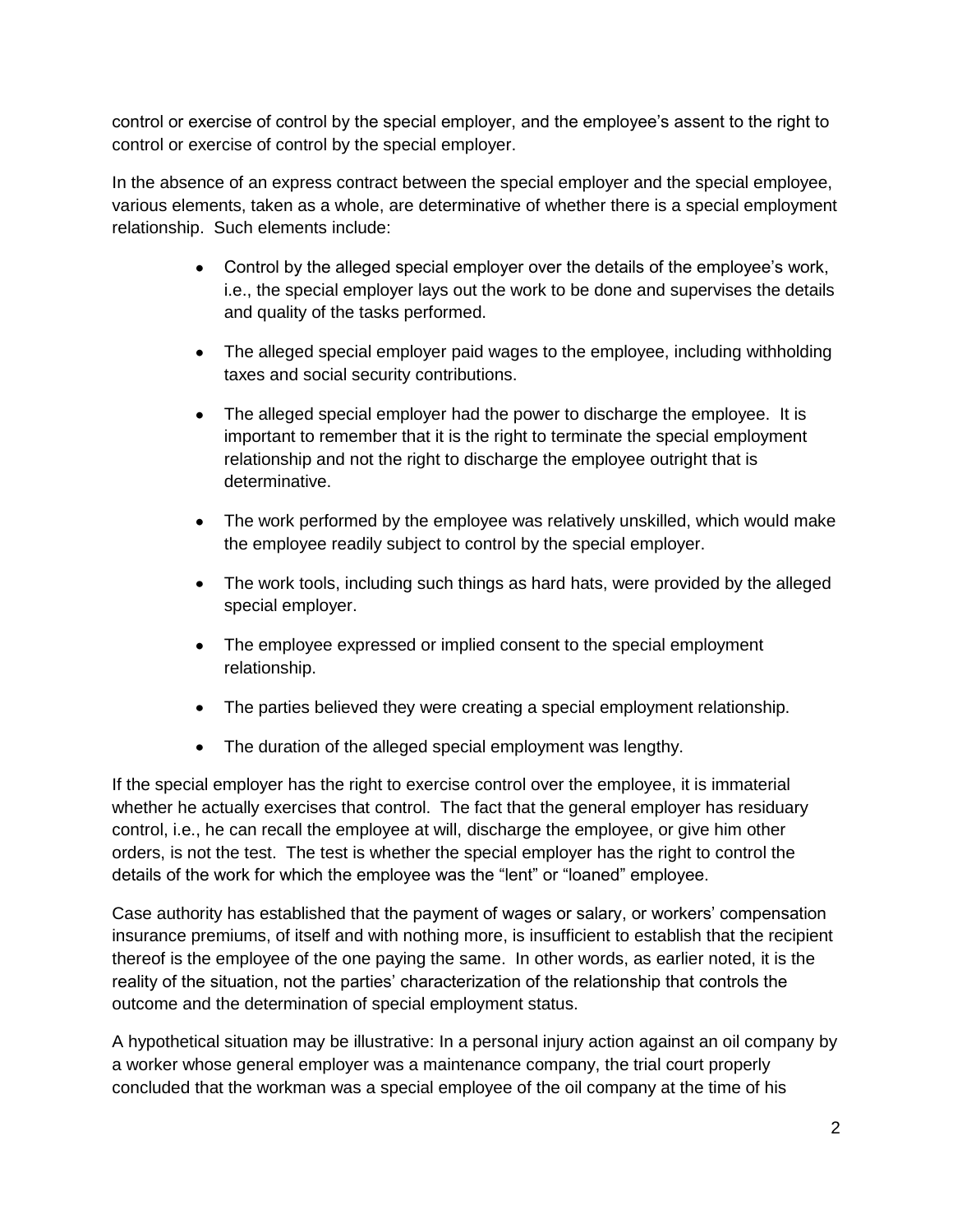alleged injury. Despite the terms of the contract between the maintenance company and the oil company, designed to prevent the oil company from being considered a special employer, the relationship displayed the following elements:

- The workman had worked for the oil company without interruption for at least a  $\bullet$ year, and possibly two.
- He was engaged in relatively unskilled work.
- The maintenance company kept a foreman on the premises who had nothing to do with the details or quality of the work.
- The oil company had no right to fire a maintenance company employee, but it could terminate his employment at the refinery.
- The record was replete with testimony that controls the supervision of the actual work which was done by the oil company's foreman.

Special employment is found in the above hypothetical.

In a contrary hypothetical situation, where both equipment and skilled operators are leased by one company to another, the operators remain the employees of the lessor and do not become the special employees of the lessee, in the absence of an express agreement to the contrary or in the absence of the surrender of the right to terminate the employment. A continuation of the general employment is indicated by the facts that the general employer may at any time substitute another servant, that the time of employment is short, and that the lent employee has the skill of a specialist.

Likewise, no special employment relationship is created where no control is exercised by the special employer over the employee in the performance of his duties or where the special employer does not instruct the employee in the operation of his equipment, such as where the special employer does not nothing more than assign the work and designate the job to be done, leaving the details of that work to the judgment of the employee.

In this regard, California law provides that the following circumstances which tend to negate the finding of special employment, if the employee is:

- Not paid by and cannot be discharged by the borrower.
- A skilled worker with substantial control over operational details.
- Not engaged in the borrower's usual business.
- Employed for only a brief period of time.
- Uses tools and equipment furnished by the lending employer.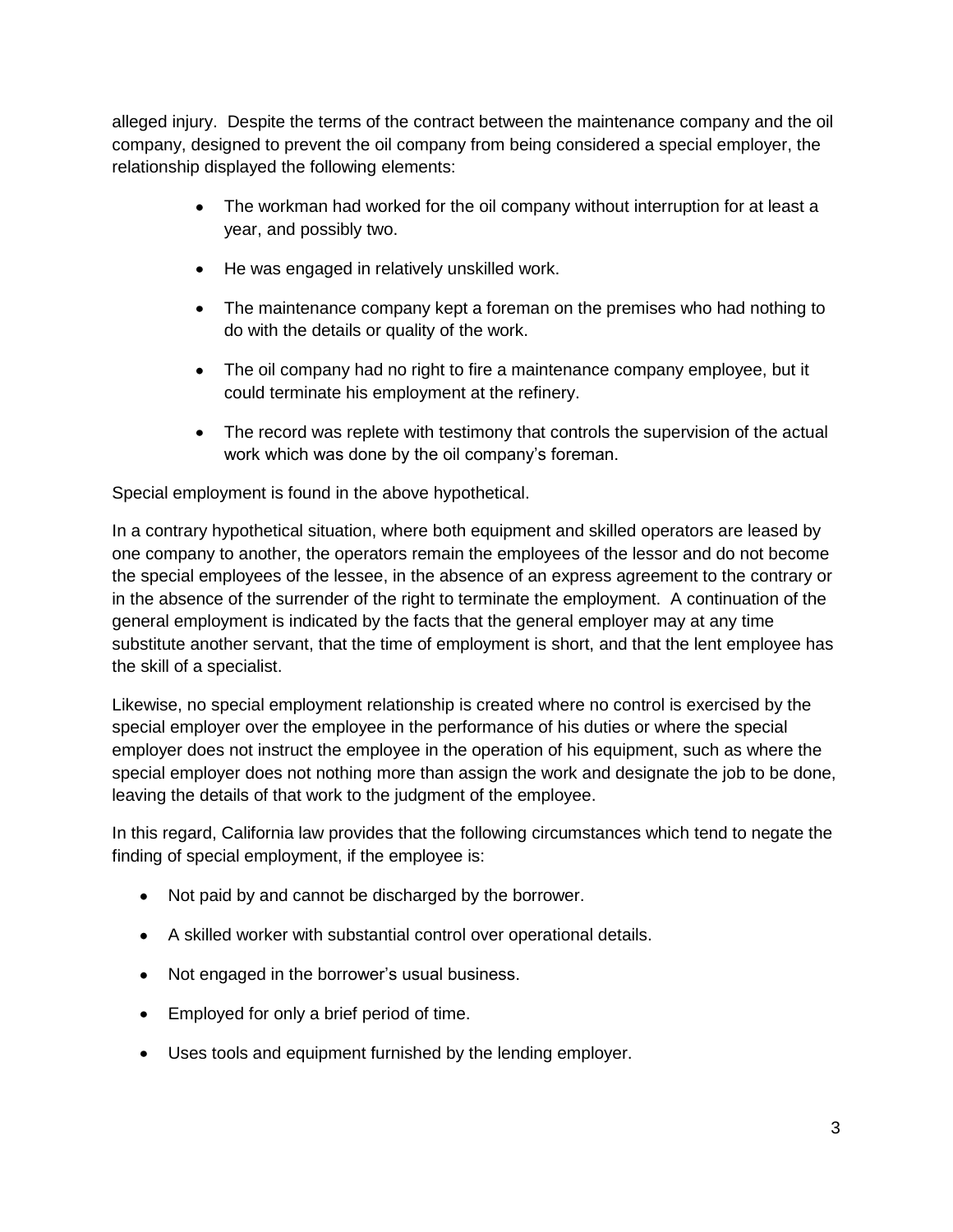Although the Special Employer Doctrine does not apply to independent contractors, there may be situations where a dual general and special employment relationship is present, if there exists in both the general employer and the special employer some power, not necessarily complete, of direction and control.

The "full control" relinquished by the general employer to the special employer includes authoritative direction and control; there has been no such relinquishment where there is necessary cooperation between general and special employers, such as where the work furnished is part of a larger operation.

# **Effect of the Special Employer Doctrine: Liability in Tort**

The special employer doctrine absolves the general employer of respondeat superior liability during the period of transferred control for the employee's job-related torts.

Thus, the special employer is solely liable for injuries caused by the negligent or wrongful acts of the employee while engaged in the performance of duties pertaining to the special employment, and while carrying out the bidding of the special employer.

Generally, for the special employer to be held liable, the direction and control must have been exercised at the time of the subject accident and with respect to the specific task being performed, during the performance of which the employee is injured. It is immaterial that at some other time and in connection with some other task, such detailed control may have been exercised.

Conversely, where general and special employers share control of an employee's work, a "dual employment" arises, and the general employer remains concurrently and simultaneously, jointly and severally liable in respondeat superior for the employee's tort.

Thus, where the negligence of a special employee injures another of the special employer's workers, the victim is not barred by workers' compensation law from suing the general employer of the tortfeasor in negligence on respondeat superior principles. The general employer is liable in tort if, at the time of the injury, it retained total or partial concurrent control over the tortfeasor's work and the injured had no employment relationship with the general employer of the tortfeasor.

# **Liability for Workers' Compensation**

The Workmen's Compensation Act provides an exclusive and complete system of compensation for injuries to employees arising out of and in the course of their employment and liability is imposed under the Act incident to the status of employment, whether caused by another employee acting within the scope of his employment, or the employer.

The definition of "employer" in the Workmen's Compensation Act is broad enough to include both the general and special employer. In a dual employment situation, the worker is barred from maintaining an action for damages against either employer that is properly insured for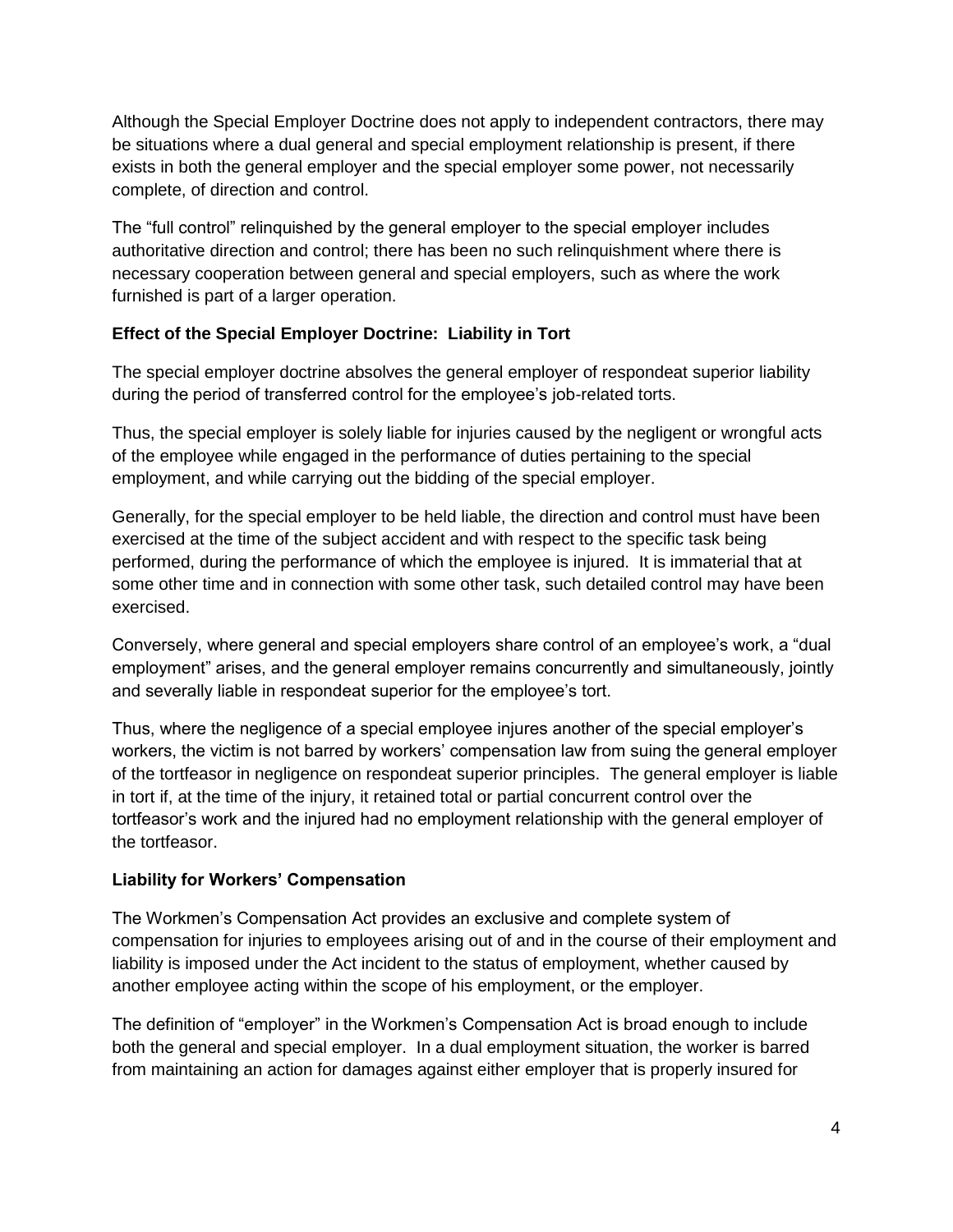workers' compensation. As a result, the injured employee may look to either or both employers for compensation for injuries due to occupational hazards.

California Insurance Code Section 11663 provides that as between insurers of general and special employers, one which insures the liability of the general employer is liable for the entire cost of compensation payable on account of injury occurring in the course of and arising out of general and special employments unless the special employer had the employee on his payroll at the time of the injury, in which case the insurer of the special employer is solely liable. Thus, both the general and special employer may be jointly and severally liable to the special employee for workers' compensation benefits.

In a special employment situation, such as described above, the special employer becomes liable for workmen's compensation if:

- The employee has an employment contract, express or implied, with the special employer.
- The work being done is essentially that of the special employer.
- The special employer has right of control of details of the work.

Furthermore, an employer may secure the payment of compensation on employees provided to it by agreement by another employer by entering into a valid and enforceable agreement with that other employer under which the other employer agrees to obtain, and has, in fact, obtained workers' compensation coverage for those employees.

# **Recovery by the General Employer**

An interesting question that arises in a special employment situation involves efforts by a general employer to recover workers' compensation benefits paid to an injured employee. It is well-settled law that an employer who has paid or become obligated to pay compensation to an injured employee can bring a civil action solely against a third party whose tort caused the injury. The employer may also intervene in an employee's action against a third party.

The employer many also bring an action against the special employer where the special employer paid insurance premiums for a workers' compensation coverage. In a situation where there is general and special employment with an agreement that the injured employee should be carried on the payroll of the general employer for purposes of computing compensation insurance premiums, a general employer is properly reimbursed by the special employer for wages and premiums paid on account of those working for the special employer. In that scenario, California courts have held that notwithstanding the admitted joint employment, workers' compensation benefits were properly awarded only against the insurer who received the insurance premiums. The rationale for this ruling is that the parties intended the general employer to be liable for compensation to those hired under the agreement and the general employer recognized its liability and insured against it. Despite any agreement between the two employers as to which of them shall bear the burden of liability, the employers are jointly and severally liable to the employee and an award is properly made against both.